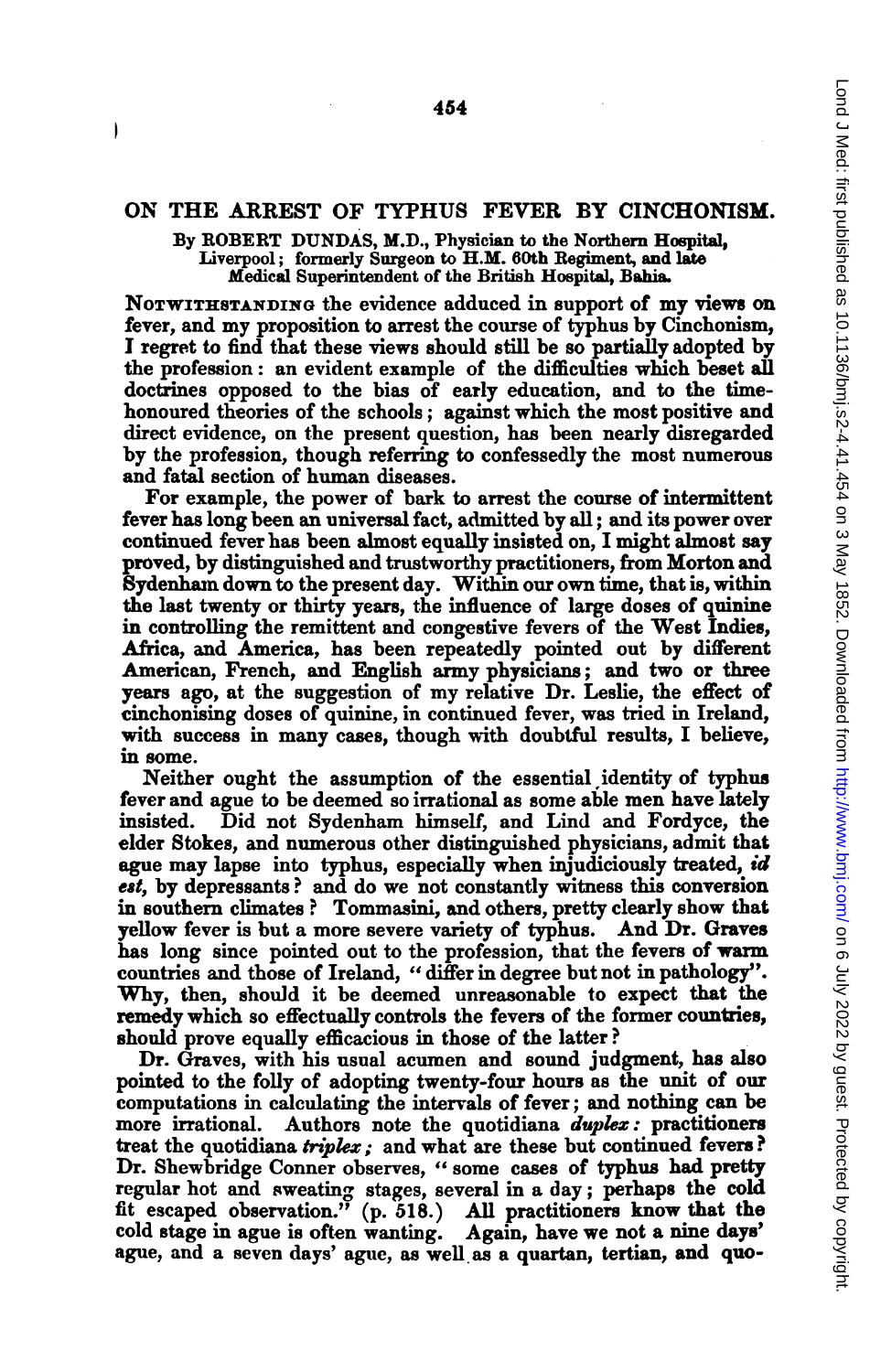tidian? And, as regards the regular succession of the cold, hot, and sweating stages, every practitioner, how slightly soever familiar with intermittent fever, will admit that one or other of these stages is frequently absent, and sometimes, even, that the succession is reversed. I would finally observe, that in every case of genuine typhus, when undisturbed by treatment and free from local lesions, I have invariably found more or less distinctly marked intermissions or remissions, with longer or shorter intervals. Such also are the cases in which we so constantly observe the fever to terminate by what is termed wellmarked crisis.

Guided by the foregoing facts, by the observations of others, and by my own experience, and especially supported by my profound conviction of the essential identity of tropical and European fever, I pursued my investigations on the present question, until they finally assumed the form in which I submitted them for judgment to the profession. In a late notice of my work in the *Medical Times*, additional evidence is, however, demanded, and this I feel in some measure bound to supply, as clearly and concisely as possible, in the following recent cases: one from the Northern Hospital, the others by able and experienced practitioners of Liverpool and the neighbourhood. The patients were all under different circumstances, in different localities, and in different ranks of life.

EXTRACT OF A LETTER FROx T. B. GILDERSLEEvEs, ESQ., Union Medical Officer of Liverpool.

" 51, Great George Street, 23rd March, 1852.

 $\cdots$ . Hugh Evans resisted the effects of quinine for some days; he took altogether sixteen doses of ten grains, and the only effect for some time was increased drowsiness. It was not until the last day, when I ventured on six consecutive doses of ten grains, that a favourable change occurred."

CASES <sup>I</sup> AND II, by Mr. Gildersleeves. "Caroline Moore, aged 35, and Barbara Moore, aged 14, mother and daughter, living in a wretched court, No. 4, Jamaica Street, were both attacked with fever, and lying in the same bed. The mother had been ill seven, the daughter five days. Symptoms of typhus were well marked; the tongue was coated with brown fur and quite dry; sordes were present on the teeth; the skin was hot, dry, and covered with petechial spots; the pulse upwards of 100; the eyes were suffused; there was prostration; in the mother, some delirium. They had taken salts and senna of their own accord before I visited them. They refused to go to the Fever Hospital. <sup>I</sup> ordered for the mother ten grains, and for the daughter five grains of quinine every three hours.

" After the second dose, the mother became quite deaf; the daughter, after the third dose, complained of tingling in her ears. The medicine was discontinued with both, and sleep, for some hours, followed.

" On the following morning, both were quite convalescent. The countenance was cheerful; the tongue moist, and the brown fur had disappeared. The petechial spots remained for more than a week, and great debility, but there was no relapse."

CASE III. "Hugh Evans, No. 3, Crump Street, had been ill two I prescribed a dose of calomel and antimony, under the supposition that the disease was simple febricula. Typhoid symptoms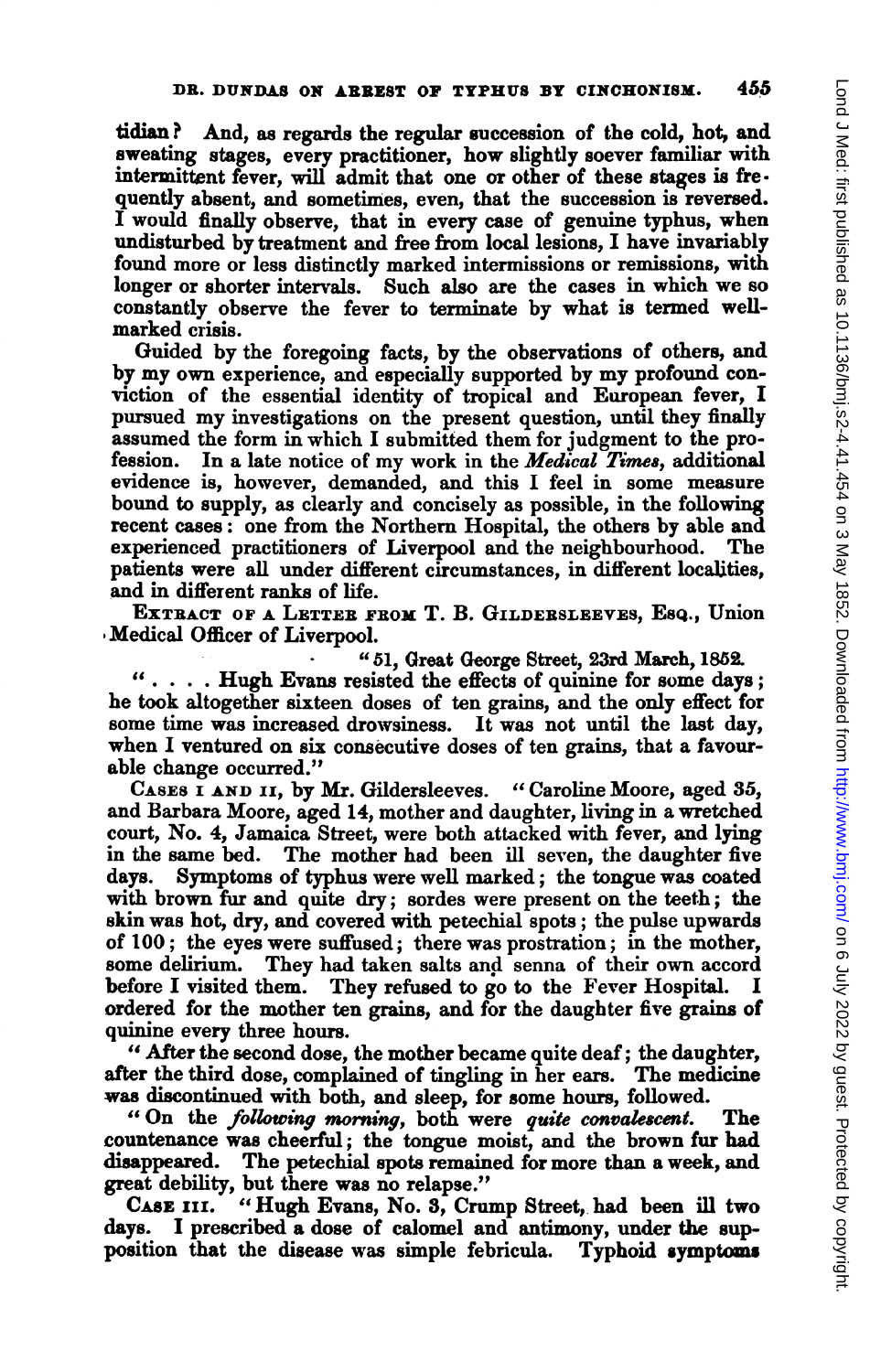supervened on the fourth day. The tongue was brown, with sordes on the teeth; pulse <sup>1</sup> 10. He had severe headache, and low muttering delirium. I ordered three ten-grain doses of quinine, one tq be.taken every three hours, and six ounces of wine, to be taken at intervals; a blister to the nape of the neck.

"Fifth day. There was no improvement; the quinine and wine were continued as yesterday.

"Sixth day. There was slight improvement; less stupor. The quinine and wine were continued.

"Seventh day. The patient was in all respects worse; he was covered with petechial spots; greatly prostrated; and had subsultus and twitching of the limbs. I ordered six ten-grain doses of quinine, one to be taken every three hours; his wine to be continued, and a quart of ale to be given.

" Eighth day. There was a most remarkable change. The tongue was moist and clean; the brown fur gone. He was perfectly sensible; complained of great debility, but as regarded fever, was quite conva-<br>lescent. He had no relapse. T. B. GILDERSLEEVES." lescent. He had no relapse. T. B. GILDERSLEEVES."

I had here intended to refer to cases observed by Mr. Bainbridge, Mr. Jones, Mr. Blackburn, Mr. Hensman, Mr. Pye, and Mr. Arnold, of Liverpool; Mr. Gorst, of Rock Ferry; Mr. Swinden, of Wavertree; Mr. Glazebrook, of West Derby; Mr. Longton, of Southport, etc., etc.; cases highly important from the character and talent of the observers. The case from the Northern Hospital was also very strik- ing. Space, however, compels me to postpone -them. Moreover, the introduction of further evidence on this point might, perhaps, be deemed an act of supererogation by the profession, after perusing the subjoined extract of a letter just received from Dr. Graves, of Dublin.

" Merrion Square, 22nd March, 1852.

 $\epsilon$ ... At my desire, your quinine treatment of typhus has been tried in one of our hospitals, and with success. When <sup>I</sup> receive the notes of the cases, I shall not fail to let you know."

The following letter, subsequently received, from Dr. Richard Kelly, physician to the Drogheda Fever Hospital-the gentleman selected by Professor Graves to test the value of " cinchonism in typhus fever", -needs no comment. These names will thoroughly fix the attention of the profession.

## o"Drogheda, 3rd April, 1852.

"With regard to your original treatment of typhus fever, I must acknowledge myself a convert, as I have treated eight cases of the most severe description with the happiest results.

" <sup>I</sup> shall, however, enter into details of one of the most severe cases under my care.

" A poor farmer, named Pentony, aged 55, was admitted into hos-Pital 16th February, had been ten days previously ill. The pulse was 120; the tongue dry and brown; he had constant muttering delirium. The respirations were forty; the skin covered with maculæ; the temperature 900. He had involuntary discharges, and subsultus tendinum.

" In two days after the administration of quinine (according to your directions) he was *convalescent*, and left the hospital in excellent health ten days after.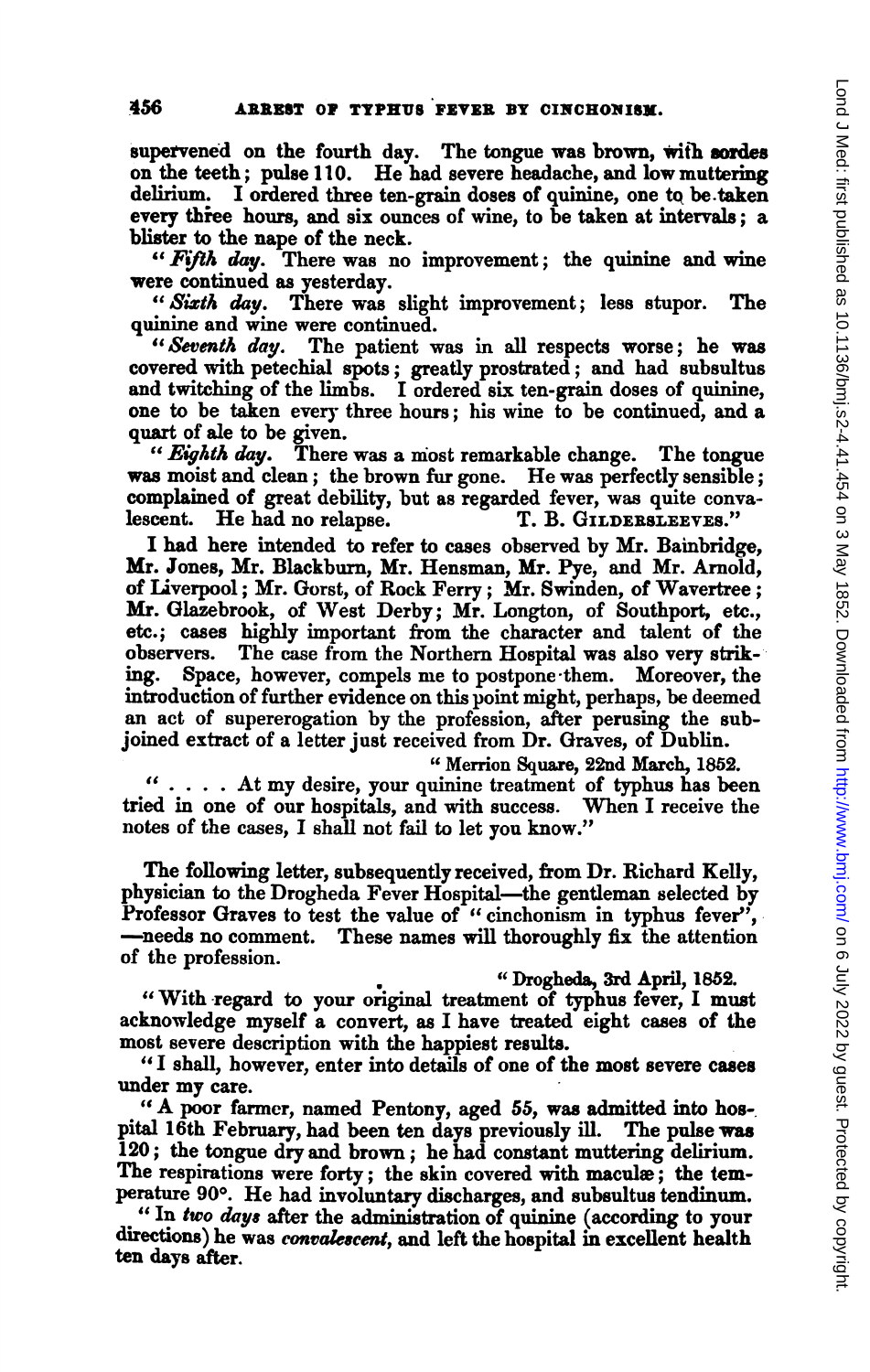" In my opinion, such a happy result could not have been procured by any other treatment that <sup>I</sup> am aware of.

" In three of the fore-mentioned cases, four members of the families died in the houses from which my patients were removed; and in one case, the patient had been afflicted with chronic bronchitis for years, but it did not militate against the treatment.

" Trusting that such an invaluable improvement may be adopted by the members of the profession, and that my humble testimony may be of service in the trial of it. I remain, etc..  $R.$  KELLY." of service in the trial of it. I remain, etc.,

" To Dr. Dunda, Liverpool."

In the conviction that my late work, Sketches of Brazil, had placed the question of cinchonism in typhus fairly before the profession, I had determined there to leave it, satisfied that the universal experience of the profession must soon accomplish the rest. The following late occurrence has modified this expectation.

Within the last few days, a professional friend, by my request, brought the question of " cinchonism in typhus" before one of the most eminent physicians in the metropolis, a name second to none, distinguished as an author, and one of the most esteemed teachers of medicine in London, as well as physician to one of the largest London hospitals. Yet this gentleman (justly occupying the very highest rank in his profession) had not only not tried the system himself, but, on mere theoretical reasoning, he condemned it altogether as visionary and dangerous. "He did not like fever-curers."

Now such, <sup>I</sup> humbly submit, is not exactly the spirit in which new and important views should be entertained by leading members, and, more especially, by the teachers of our profession, even though such views should be supported by evidence less direct and positive than that which I was enabled to adduce in proof of mine. Surely, the testimony of a physician to St. Thomas's Hospital, of the physicians to the Liverpool Fever Hospital, the Birkenhead Fever Hospital, the West Derby Fever Hospital, the Liverpool Northern Hospital, the Drogheda Fever Hospital, with that of numerous private practitioners of eminence; surely, I repeat, such testimony ought to have obtained, for any system, a fair and impartial trial, putting altogether aside my own experience, on which <sup>I</sup> have, purposely, little insisted.

This question, however, having been now taken up, in the true spirt of investigation, by such men as Professor Graves of Dublin, Christison and Bennett of Edinburgh, Todd, Budd, etc. of London, the true value of " cinchonism in typhus fever" must, ere long, be established beyond the reach of a doubt or a sneer. But I would also earnestly entreat that the different practitioners throughout the kingdom should make known to the profession the results of their experience in their different localities, and in the different classes of society.

I would here beg to recal, briefly, a few of those principles on which I have elsewhere strongly insisted, namely, that the value of cincho-<br>nism in typhus will be in proportion to its early induction; that, adopted early, it arrests with certainty, in the vast majority of cases, the course of all continued fevers,' and thus prevents the complica-

<sup>&</sup>lt;sup>1</sup> Dr. Billing in his valuable work, Principles of Medicine, lays down (p. 103) that " quinine has not much influence on any continued fever." Has Dr. Billing ever tried it?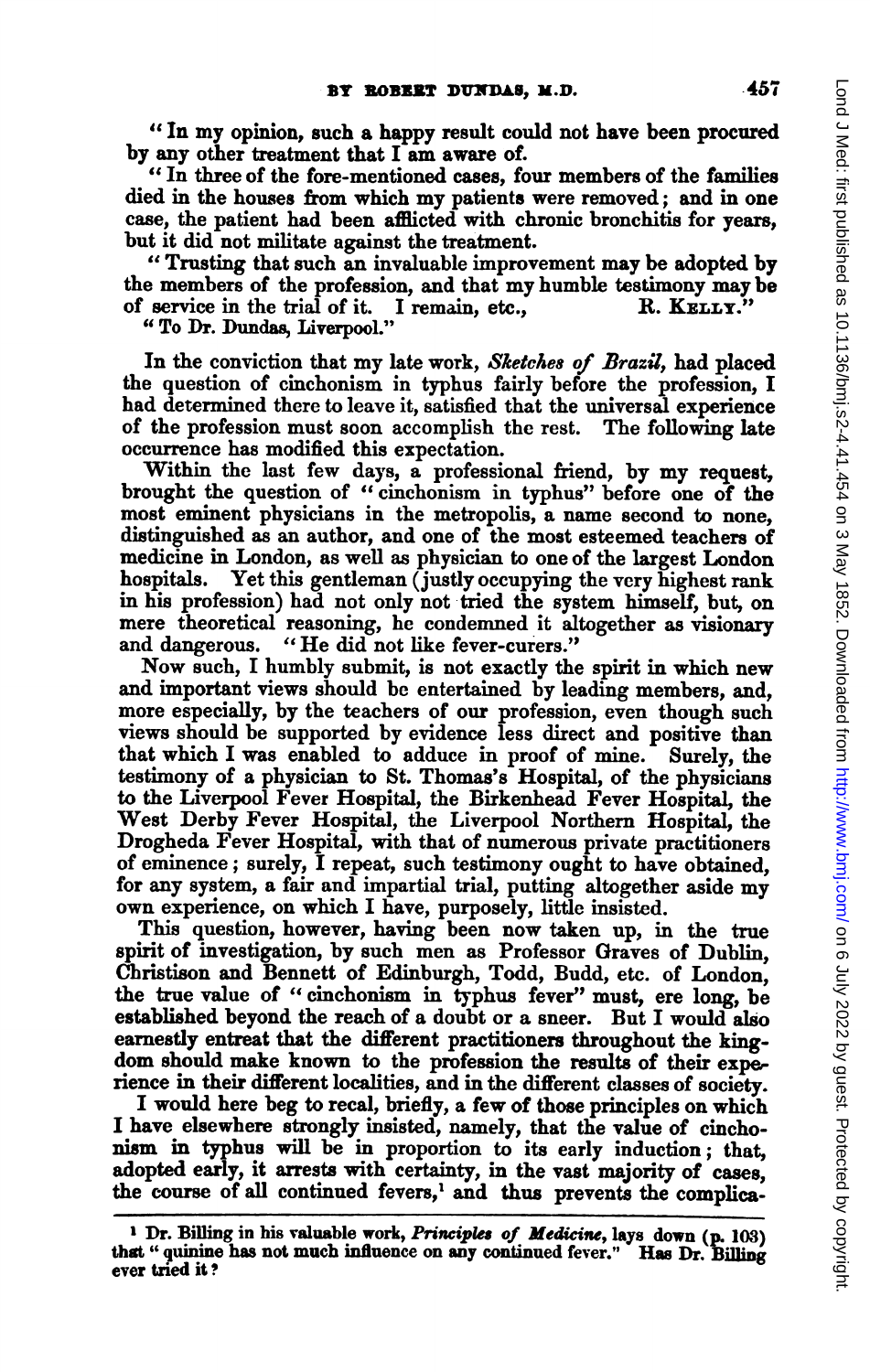tions which prolong the disease, and peril life; that we cannot arrest all cases of typhus fever by cinchonism, nor can we all cases of ague: serious visceral disease, in either case, will interrupt the specific power of the remedy; also, idiosyncrasy in some, and a broken-down state of the constitution in others, will prevent its success; that a vital organ already seriously damaged, or the vital fluids already seriously vitiated, will necessarily render the success of cinchonism doubtful; but that in none of the foregoing conditions, idiosyncrasy excepted, should the remedy be altogether suspended; for even in these, its administration will prove commonly useful, and *always* safe; that, after the first impression has been made on the disease by cinchonism, the patient should be constantly, and well supported; no slops. Wine will be often necessary, and, especially with hospital patients, brandy. To the purely medical measures <sup>I</sup> need not refer; but there is one other point on which I am anxious to fix the attention of the profession, namely, that in estimating the specific power of cinchonism over typhus fever, the practitioner must carefully distinguish those cases of visceral disease, attended with low inflammation and typhoid symptoms, which are constantly admitted into hospitals as " typhus" or " typhoid" fevers. In these cases, the failure of cinchonism attaches, not to the remedy, but to the physician.

I may, perhaps, be here permitted to offer a few words on a late notice of my work in the *Medical Times and Gazette*. My reviewer states, that he had observed certain shades of colour, but never eruptions, in tropical fevers. Surely there must be some mistake here: never witnessed eruptions in the severe and fatal forms of the congestive remittent and continued fevers of warm climates! The identical shade of colour may not, certainly, be always found in a London garret with the mercury at zero, as at the equator with the thermometer at 900: who expects it? But eruptions most undoubtedly there are, and in great variety too. Amongst others, what practitioner has not witnessed, in warm climates, the mulberry-coloured spots passing into the petechial ? The climate of Charlestown is thoroughly tropical. Must Dr. Wragg's late account of the Charlestown fever, then, be deemed <sup>a</sup> myth? My reviewer must, of course, have observed the fevers of hot climates, because he tells us so; but this <sup>I</sup> boldly aver-His has been a limited experience; for I will not insult his " diagnostic skill" by comparison with that of "old women" of the London Fever Hospital-a standard which he, however, has not hesitated to apply (under the safe security of an anonyme) to the most distinguished physicians of Dublin and Edinburgh, France and Germany; though he has not indeed favoured us with the precise evidence on which he has arrived at conclusions so deeply humiliating to the "diagnostic tact" of his brethren. One might here naturally exclaim, if such be the skill of the humble servitors of the above institution, what may we not look for from the "Dii Majores" of the temple!

As regards such humble observers as myself, it is somewhat consolatory to know, that more competent authorities have found equally "inappreciable" those distinctions which I have declared, and must still declare, to be practically visionary

Amongst others, the British and Foreign Medico-Chirurgical Review states (No. XV., p. 27), "Typhus and typhoid fevers have been  $con$ -